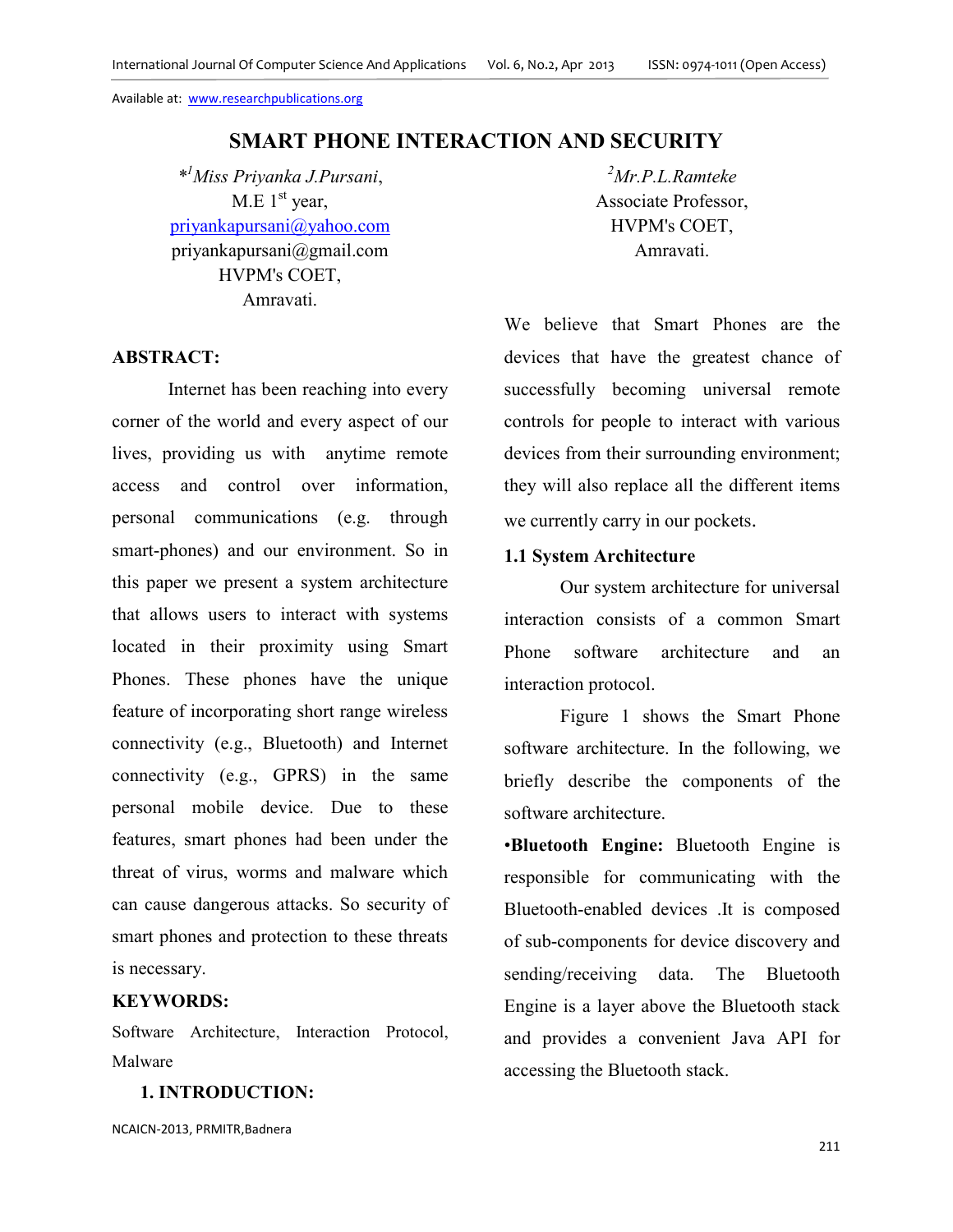•**Internet Access Module:** Internet Access Module carries out the communication between the Smart Phone and various Internet servers. It provides a well-defined API that supports operations specific to our architecture (e.g., downloading an interface). The protocol of communication is HTTP on top of GPRS.



### **FIG 1.Software Architecture**

NCAICN-2013, PRMITR,Badnera •**Proximity Engine:** Proximity Engine is responsible for discovering the devices or systems located within the Bluetooth communication range. Each time the user wants to interact with one of these devices or systems, and an interface for this system is not available locally (i.e., a miss in the Interface Cache), the Proximity Engine is responsible from downloading such an interface. If the system has enough computing power and memory, the interface can be downloaded directly from it.

Otherwise, the Proximity Engine invokes the Internet Access Module to connect to a web server and download the interface. The downloaded interface is stored in the Interface Cache for later reuse. Once this is done, the Proximity Engine informs the Execution Engine to dispatch the downloaded interface for execution. All further communication between the Smart Phone and the system happens as a result of executing this interface.

•**Execution Engine:** Execution Engine is invoked by the Proximity Engine and is responsible for dispatching interface programs for execution over the Java virtual machine. These programs interact with the Bluetooth Engine to communicate with the systems or with other Smart Phones . They may also interact with the Internet Access Module to communicate with Internet servers. For instance, the interface programs may need to contact a server for security related actions or to download necessary data in case of a miss in the Personal Data Storage.

•**Interface Cache:** Interface Cache stores the code of the downloaded interfaces. This cache avoids downloading an interface every time it is needed. An interface can be shared by an entire class of systems (e.g., Smart Locks, or Microwaves). Every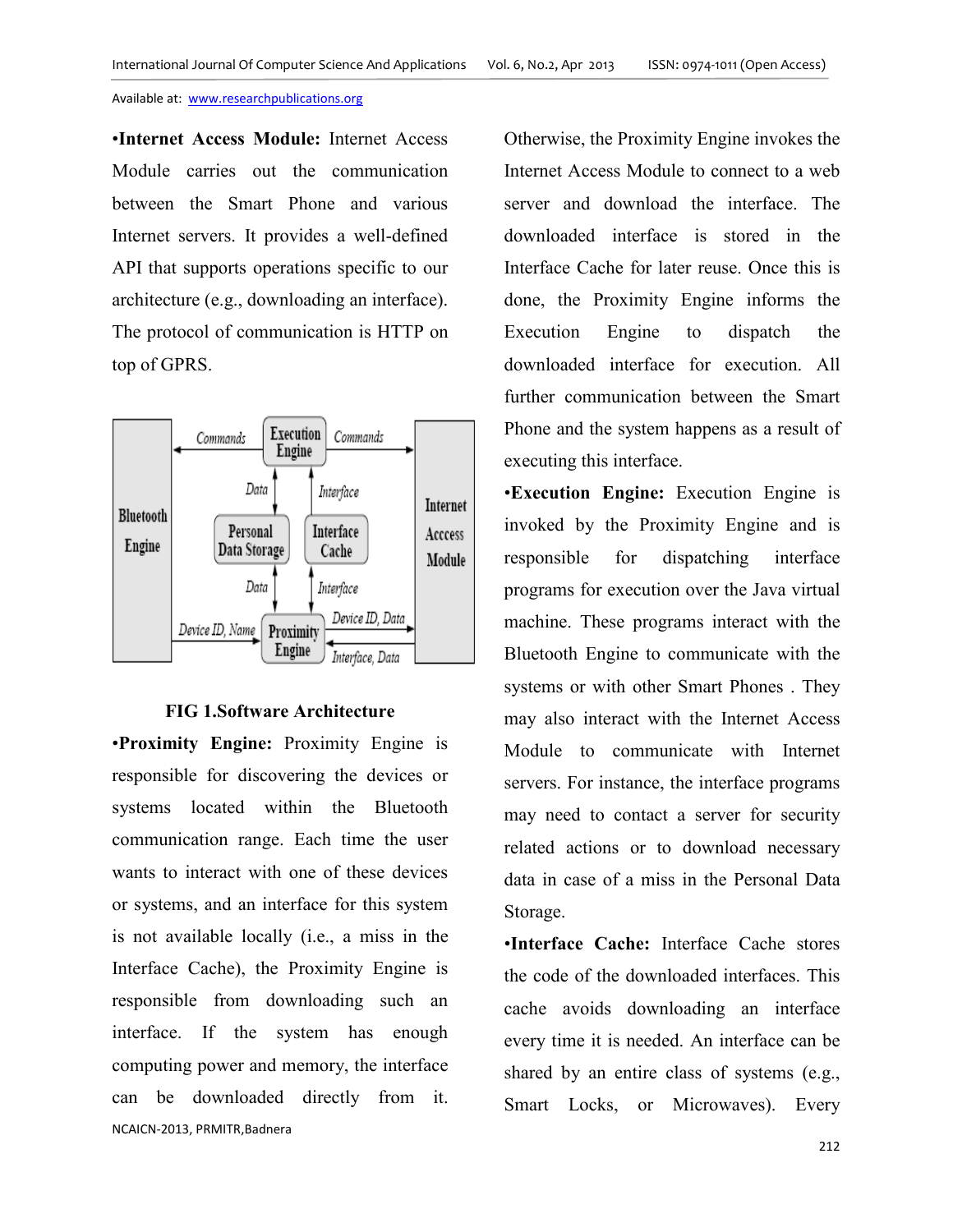interface has an ID (which can be the ID of the embedded system or the class of systems it is associated with). This ID helps in recognizing the cached interface each time it needs to be looked up in the cache. Additionally, each interface has an associated access handler that is executed before any subsequent execution of the interface.

•**Personal Data Storage:** Personal Data Storage acts as a cache for "active data", similar to Active Cache. It stores data that needs to be used during the interactions with various systems. Examples of such data include digital door keys and electronic cash. Each data item stored in this cache has three associated handlers: access handler, miss handler, and eviction handler. Each time an interface needs some data, it checks the Personal Data Storage. If the data is available locally (i.e., hit), the access handler is executed, and the program goes ahead.

NCAICN-2013, PRMITR,Badnera Figure 2 shows the interaction protocol that takes place when a Smart Phone needs to interact with an embedded system. We consider that any embedded system is registered with a trusted web server (this web server can be physically distributed on multiple computers). At registration, the web server assigns a unique ID and a URL

to the device. All the information necessary to interact with the device along with a user interface is stored at that URL. This URL may be common for an entire class of systems. The user invokes the Proximity Engine each time she needs to interact with a device located in the proximity. Once the systems in the proximity have been identified, the user can choose the one she wants to interact with. Consequently, a request is sent to the embedded system to provide its ID and URL. Upon receiving the ID and URL of the embedded system, the Smart Phone executes the access control handler, and then, loads and executes the interface. In case of a miss in the interface Cache, the interface needs to be downloaded on the phone either from the web server or from the embedded system itself.



**Figure 2.Smart Phone Interaction Protocol**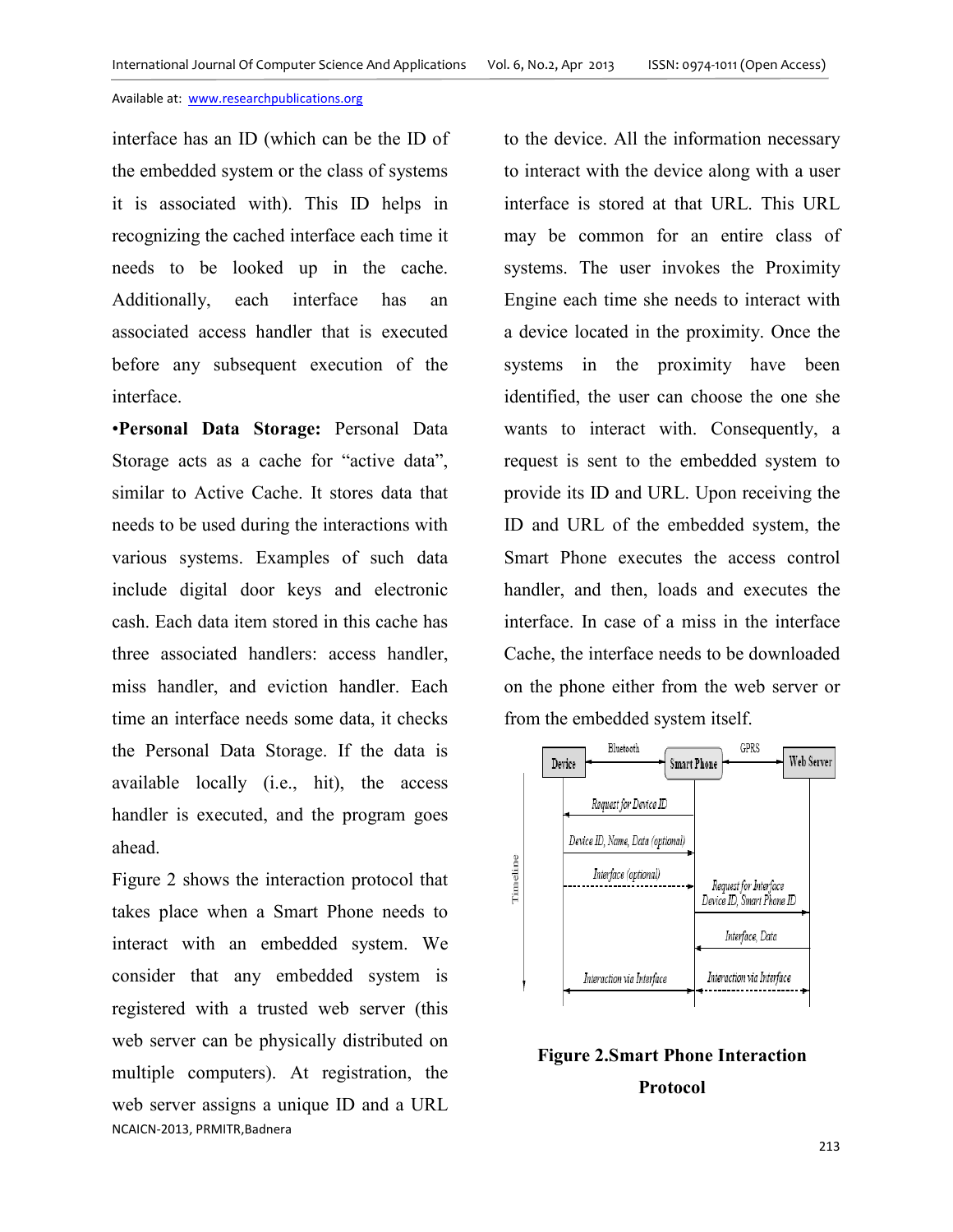## **2. SECURITY:**

# **2.1 Attack vectors for mobile malware:**

• **Bluetooth:** Many mobile devices have the capability to communicate with other devices in a short range using the Bluetooth technology. However, several flaws exist in both the protocol as well as its implementation. Some mobile malware exploit these to spread. Others disguise themselves as legitimate applications (Trojans) and try to spread to other devices that are within its Bluetooth communication range.The first known mobile malware, Cabir spread through Bluetooth. Malware that spread through Bluetooth can only communicate within the range of communication of Bluetooth devices (typically a few meters).

**• SMS, MMS, WiFi:** Some mobile malware spread themselves through SMS, MMS or WiFi technology. Most of these send SMS or MMS to other phones and attach themselves to the message that they send. ComWar, for example, spreads through MMS. There also exists a buffer overflow vulnerability in the SMIL (Synchronized Multimedia Integration Language) parser on mobile devices based on the Microsoft Windows Mobile 2003 operating system. This parser is used for parsing incoming MMS messages.

**• Vulnerabilities in the operating system:** Vulnerabilities exist in the operating systems used by mobile devices. Symbian OS, included as the operating system in most Nokia mobile phones, has several vulnerabilities. For example, one vulnerability found in the Symbian Series 6.x devices (Nokia 3650 and Siemens SX-1) is to create a file called "INFO.wmlc" in the root folder with 67 spaces between the "INFO" and the ".". This causes the mobile to work slowly or even crash.

# **2.2. Protection and Prevention Mechanisms against malware:**

• **Keeping the device in non-discoverable Bluetooth mode:** Since leaving a Bluetoothenabled mobile device in discoverable mode makes it vulnerable to attacks by mobile malware and hackers that exploit the documented vulnerabilities in Bluetooth, it is best to turn off the Bluetooth discovery mode on the mobile device.

• **Filtering out malware at service provider:** MMS messages that carry malicious payload can be detected at the service provider based on their signatures and thus can be filtered out at the service provider itself.

•**OS hardening:** Smart-phone OS can enforce some security features, such as always displaying callee's number and